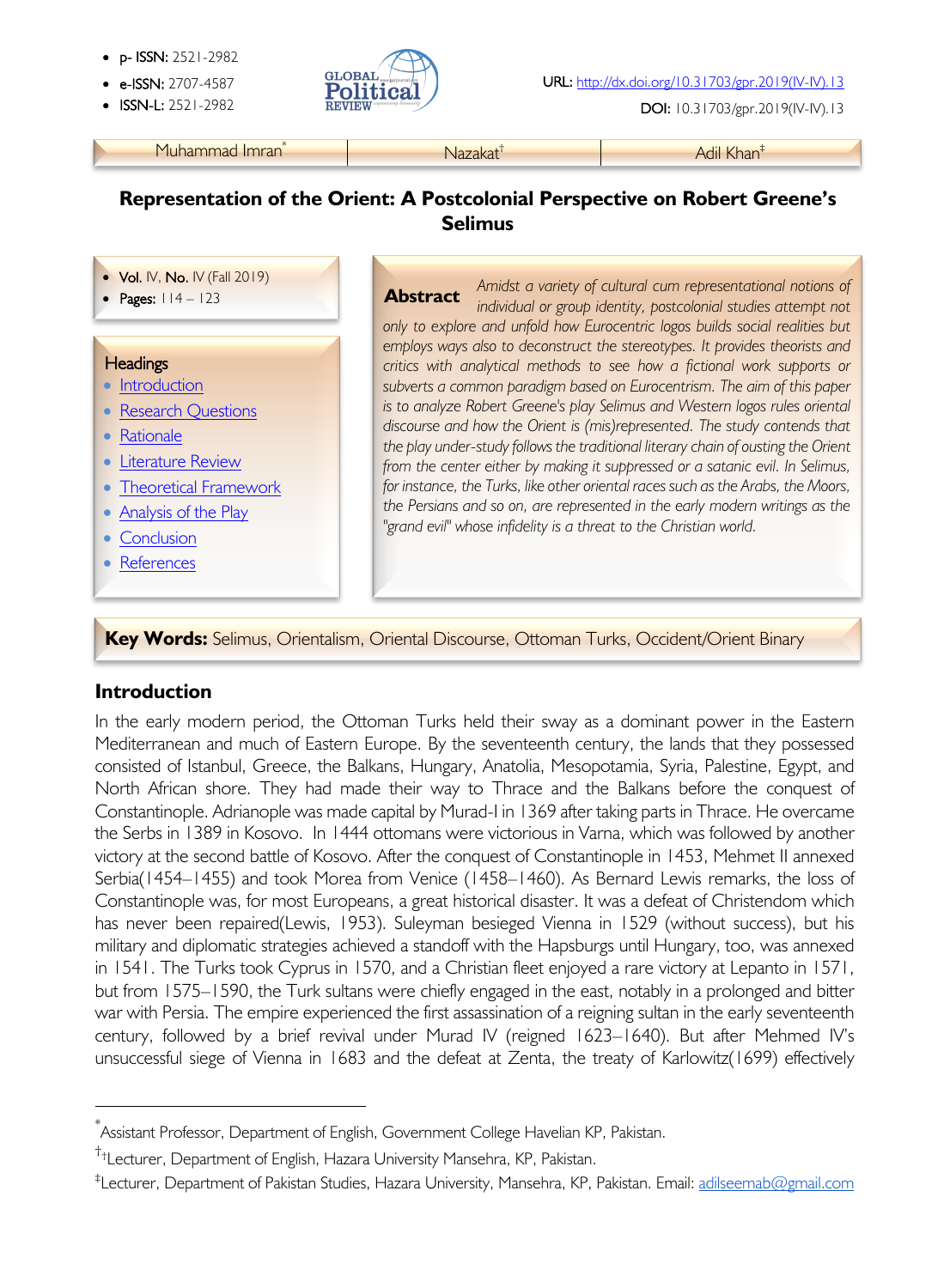provided for the Ottoman Turks' withdrawal from Europe. The traces of the Ottoman dynasty ended only with the revolution of Kemal Ataturk in 1923 and the abolition of the Sultanate. However, during the early modern period, the reputation of the Turks was much more different than it was in its declining period. Early modern Europe viewed Ottoman Turks as masters of a sophisticated and well-administered empire.

Since the early modern times, Europe has placed itself at the central position and the rest of the world as 'peripheral' or 'other', particularly due to their linguistic and intellectual progress. The great Renaissance made Europe the center of attention and fountainhead of philosophical advancement. Europe, "especially Western Europe, has imagined itself politically, philosophically, and geographically at the center of the world"(Goffman, 2002, pp.4-5). This central position of Europe enabled it to lead from the front and establish its own literary and cultural canons. These were later on termed as the 'Eurocentric' canons. Not only this, but they also set philosophical and intellectual meta-narratives like those of empiricism and rationalism. The judgment, therefore, was primarily based on their own criteria, which were taken as an authority. As Goffman (2002) remarks, "Europeans and neo-Europeans in America and elsewhere have routinely judged art, literature, religion, statecraft, and technology according to their own authorities and criteria" (p.5).

The Europeans have defined the "East," mainly the Islamic world, as "orient," and the west, that is, Europe, the "occident." According to Said, the binary of Occident/Orient was propagated as a relation between superior and inferior, dominated and suppressed, advanced and backward and so on. Through social, ideological and cultural discourse and discursive practices, the west created and sustained the East and Islam as the inferior "other" for the West and Christianity. This practice is called the Orientalizing of the "Orient" by the west, and it has been mainly achieved by representations of Islam, the Orient, and the Oriental people in the Western world (Said, 1979, p.31). Orientalism, as Edward Said puts it, "derives from a particular closeness experienced between Britain and France and the Orient, which until the early nineteenth century had really meant only India and the Bible lands" (ibid, p.4). In fact, Said takes the late eighteenth century as the starting point of western Orientalist discourse and defines Orientalism "as a western-style for dominating, restructuring, and having authority over the Orient" (ibid, p.3). So, according to said, it is possible to talk about two different periods of the western orientalist discourse: one covering the classical and medieval period up to the eighteenth century, which demonizes and misrepresents the east, and the other, arguably still in effect, which, in Said's words, dominates and restructures the Orient by an enormous "systematic discipline" (ibid.). Since the scope of this paper is limited to stereotypical representations of the Orient(the Ottoman Turks) in the early modern play *Selimus*, it will focus on the then encounters of the Turks and the English. Further, the paper also contends that the Orient (Turks) in the play under-study is represented in a stereotypical manner. They are not depicted as debased, worthless, inferior underlings but as grand "evil" – barbaric, oppressive and cruel. The writings of the playwrights and other fiction writers have succeeded a great deal in creating a Western outlook of viewing the Orient (Turks) in that way. The study is governed by the following research questions.

#### **Research Questions**

- i. How is the 'Orient' (mis)represented in the play Selimus?
- ii. In what ways is the Western discourse of Orient/Occident binary subverted or reinforced in the play?

#### **Rationale**

The aim of this research paper is to analyze the play understudy in postcolonial perspectives, particularly exploring how the conventionally established construction of occident/orient binary is informed by colonial discourse. Edward Said's phenomenal work Orientalism enables the researchers to develop a theoretical framework to glean out the ways through which this very binary is reinforced or subverted by the text. This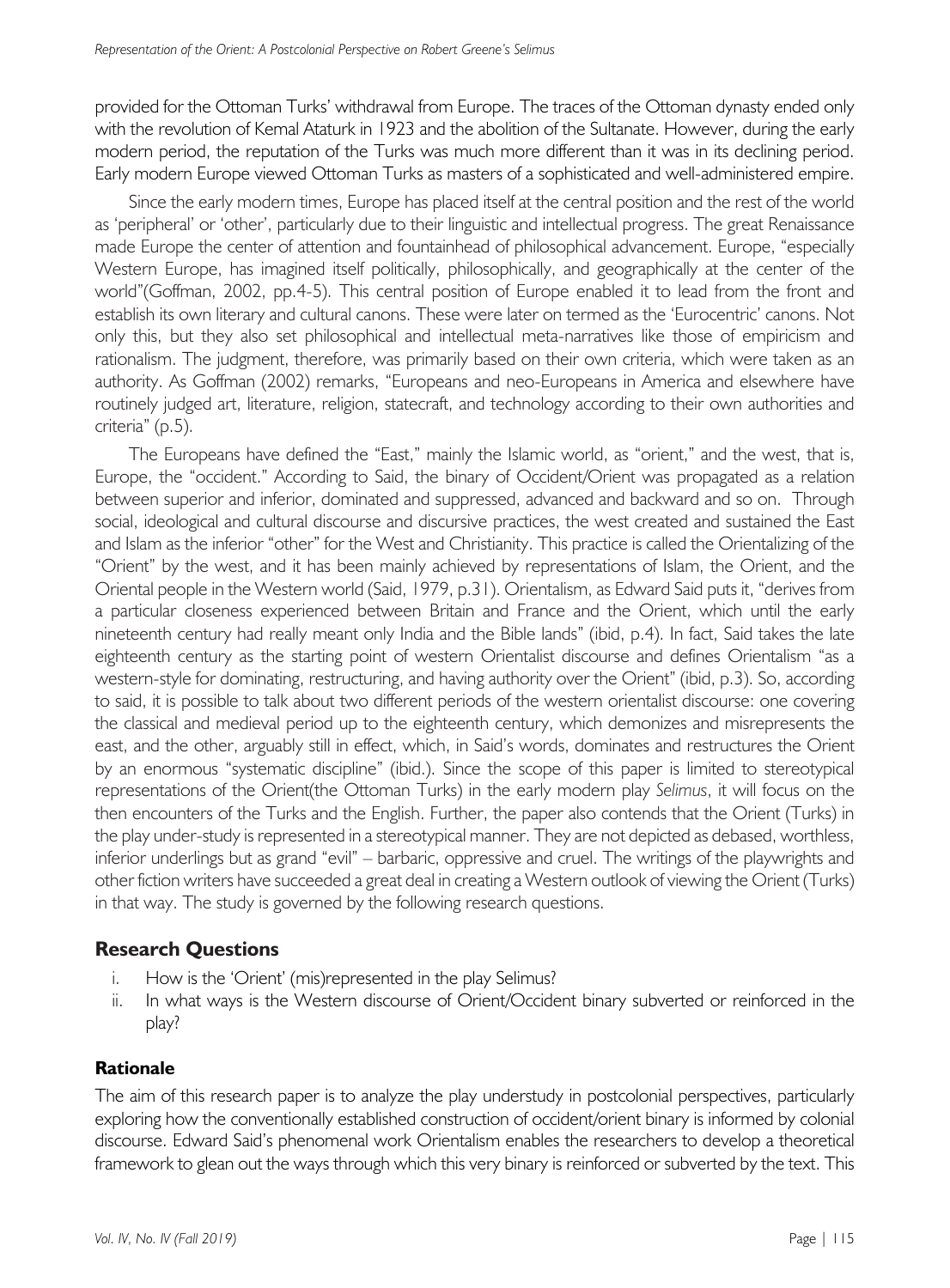work is likely to give a new angle to this work, thereby enriching its scope and understanding. Being a representational work of early modern English drama, it will signpost to the then tradition of playwriting with regard to the Orient phenomenon. The study is likely to build a launching pad for researching similar issues from a New Historicist perspective.

### **Literature Review**

#### **The Play** *"Selimus"*

Greene's *Selimus*, Emperor of the Turks, had the full title in 1594 printed edition as *The First Part of the Tragical Reign of Selimus*, *Sometime Emperor of the Turks*, and *grandfather to him that now reigneth*. Although the title indicates a sequel in which Selimus will appear in another play, there is no evidence that a second play was ever written. There is also no record of the author of the play *Selimus,* but it is generally agreed that it was written by Robert Greene around 1590 (Vitkus, 2000, pp. 16-18). The play centers around the main figure of the Ottoman prince Selimus. Selimus is presented as a callous man as he indulges in the acts of extreme violence, barbarity and cruelty as depicted in the play. Driven by the hunger for power, Selimus kills his brothers Acomat and Corkut and later dethrones and poisons his father Bajazet in order to get hold of the sole rulership of the empire. There is an incompatibility between the historical events in history books and those presented in the play. For instance, there is no historical evidence that Selimus either killed his father or poisoned him. However, since the Turks were stereotypically regarded as barbarous and greedy who could go to any extent for the gratification of their material lust, Greene depicts the same notwithstanding the historical falsity. In fact, these appear to have been intentionally inserted by the author to emphasize the point of Turkish "cruelty." As Emily C. Bartels in her essay "The Double Vision of the East: Imperialist Self-Construction in Marlowe's Tamburlaine, PartOne" (1992) points out that "The Turks, in contrast, were categorically demonized as barbaric infidels, whether despotic conquerors or demonic slaves" (Bartels, 1992, p. 4). The first scene of the play opens with the lamenting of Bajazet about his late situation concerning the greed of Selimus and the future of the Ottoman Empire. In the same scene, through the words of Bajazet, the audience is prepared for an unmatched "tyrant," Selimus, whose "hands do itch to have the crown, And he will have it—or else pull down. Is he a prince? Ah no, he is a sea, Into which run nought but ambitious reaches, Seditious complots, murther, fraud, and hate." (Greene, 2000, pp.77-80). In fact, these characteristics, attributed to Selimus here, were part of the dominant religious and political discourse in which the stereotypical features of the Turks were represented in early modern England. Hence, in the second scene, Selimus does not prove his father wrong in the judgment of his son as he reveals his true intentions to SinamBassa. If Bajazet does not hand over the crown to Selimus, his "right hand is resolved/ To end the period with a fatal stab" (ibid, pp. 166-167).

# **The Orient (Turks) in Early Modern Plays**

The words "Turk", "Ottomans", "Turks", and "Ottoman Turks" will be used interchangeably throughout the paper. The Turk, and more generally the Muslim Orient, was the subject of study and reection of scholars and intellectuals of the English Renaissance. For Elizabethan drama, the Oriental theme was encouraged by the availability of sources on the Orient. From travel narratives to the works of historians and geographers, the movement of study and writing about the Orient provided a wide and rich variety of sources to the Elizabethan playwrights. It is not easy to imagine whether the Turks were aware that they would be changing the future of the world when they conquered Constantinople in 1453. We do know, however, that this event and its aftermath had such an impact on the European concept of the Turk that consequently, the word "Turk" came to cover Islam. In other words, the west in general and England, in particular, started to see Islam as only one of the constituent elements molded within the broader concept of the "Turk". In fact, the correspondence between Sultan Murad III and Queen Elizabeth I that was included in the two versions of Richard Hakluyt's *Principal Voyages and Navigations of the English Nation* point to a concept of the Ottoman Turk who is treated as a respected equal rather than an inferior "other"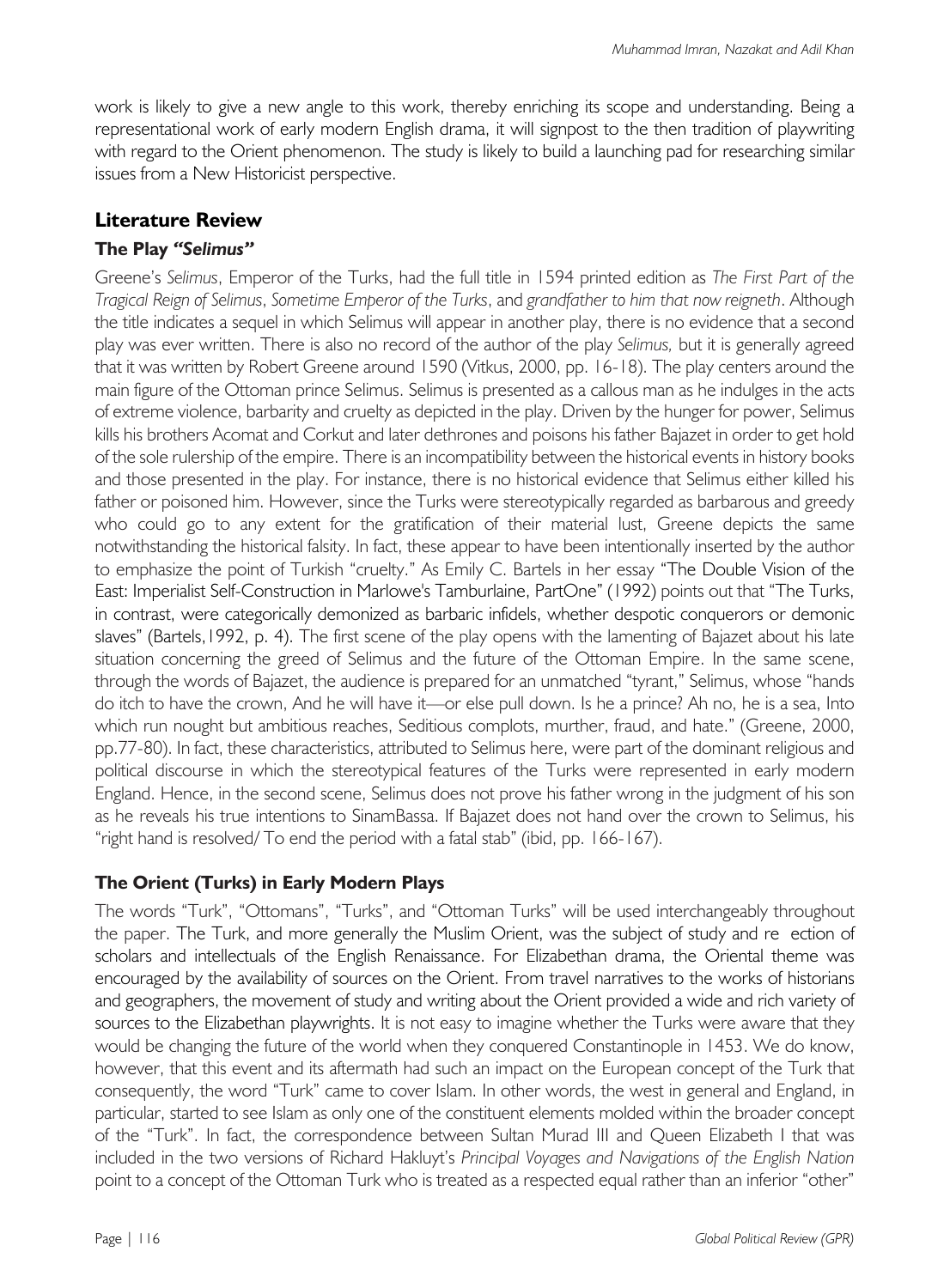(Burton, 2000, pp-130-131). The conventional way of referring to the oriental races was based on the feelings of superiority on the part of the west. The Orient was made to look inferior and lacking in human qualities. Despite the fact that the Turks were strong, and their power rather than their race provided they respect that Burton refers to; still, the Western attitude is marked by the feelings of superiority in terms of placing them at the higher human pedestal and showing them as mostly inhuman. In fact, for the English people in the early modern period, stereotypical features of the Turks included "aggression, lust, suspicion, murderous conspiracy, sudden cruelty masquerading as justice, merciless violence rather than 'Christian charity,' wrathful vengeance instead of turning the other cheek" (Vitkus, 2000, p. 2).

A discourse was floated and later on deeply embedded in social fabric of the Western society as well as the mindset that "demonized" the Turks. Islam was associated and identified with the Turks. These representations or rather misrepresentations were carried out not only by discursive practices and preaching but also by teaching through history books and literary productions. Edward Said terms it a 'rigorous picture' of the Islamic faith. This kind of "rigorous Christian picture of Islam was intensified in innumerable ways, including – during the Middle Ages and early Renaissance – a large variety of poetry, learned controversy, and popular superstition" as well as stage representations (Said, 1979, p. 61).

The Orient factor in general and the Ottoman Turk phenomenon, in particular, were not alien concepts for modern Europe. As a matter of fact, they were given a voice, through Western discourse, in many early modern works. Early modern representations of the Ottoman, its sultans and Turks, in general, were presented in such a manner, especially through drama, that it made it felt as if it was newly introduced to the European public. The tacit implication behind this was the fact that the extensive number of plays that focused on the Turkish material and the playwright's consecutive productions on the theme. It is taken for granted that the associations of Europe with the Turks can be traced back to the times of crusades. However, little was known about the Ottoman. The parallel progress of Elizabethan drama and the rise of the ottoman empire led to a sort of intensified relation between the two. These ultimately helped the representation of this relation to becoming more acknowledged and popular. But these representations, having no objective foundations, were mostly allusions misrepresenting and demeaning the Ottomans. With the burgeoning popularity of the Turkish Orient in the wake of the expansion of the empire, the representations of the Turks and associated religion, that is, Islam, were also on the rise in Europe. The political power of the Turks was really threatening. Christian monarchs in Europe were apprehensive of the dangers posed by the Turkish empire between the  $15<sup>th</sup>$  and  $18<sup>th</sup>$  centuries. Notwithstanding the fact that Europeans were the emerging colonizers, they still were sensing the danger looming from the Turkish borders. While they were "establishing their first permanent colonies in the World", the Christian monarchs were, at the same time, "facing a threat at the home of being colonized by the Ottoman Turks" (Vitkus, 2000, pp. 6-7). One important thing to reiterate is the fact that Turks were actually strengthened by their religious faith (Islam); psychologically, they were having an upper-hand and were inculcating fear in the west. They were, of course, not simply an imaginary 'evil' but the part of Islamic power that was a danger for both their religion as well as their existence. English audience had internalized this belief, and as a result, the Orient was treated in a taken-it-for-granted way as aggressive, violent, barbaric and inhuman. The Orient in general and the Ottoman Turk, in particular, was the most popular subject of literature during the early modern English period. The appearance of 47 plays dealing with the oriental issues between the years 1579 and 1642 testifies to this. LouisWann (1915) divides this period into four main groups, in which the second group, extending from 1586 to 1611, is clearly the most significant one since 32 plays out of 47 were written in this period (pp.424-426). The fascination with the Ottoman Empire led even the significant English playwrights of the period such as Marlowe, Greene, Peele, Dekkerand Shakespeare to write plays dealing with the Ottoman Turk and Islam. Wann (1915) claims that the popularity of the plays dealing with Oriental themes was on the rise due to the growing interest shown by the Elizabethan audience. The representation of the Orient on the Elizabethan stage is also linked with the ourishing travel literature that increased the interest in and fascination with the Eastern world.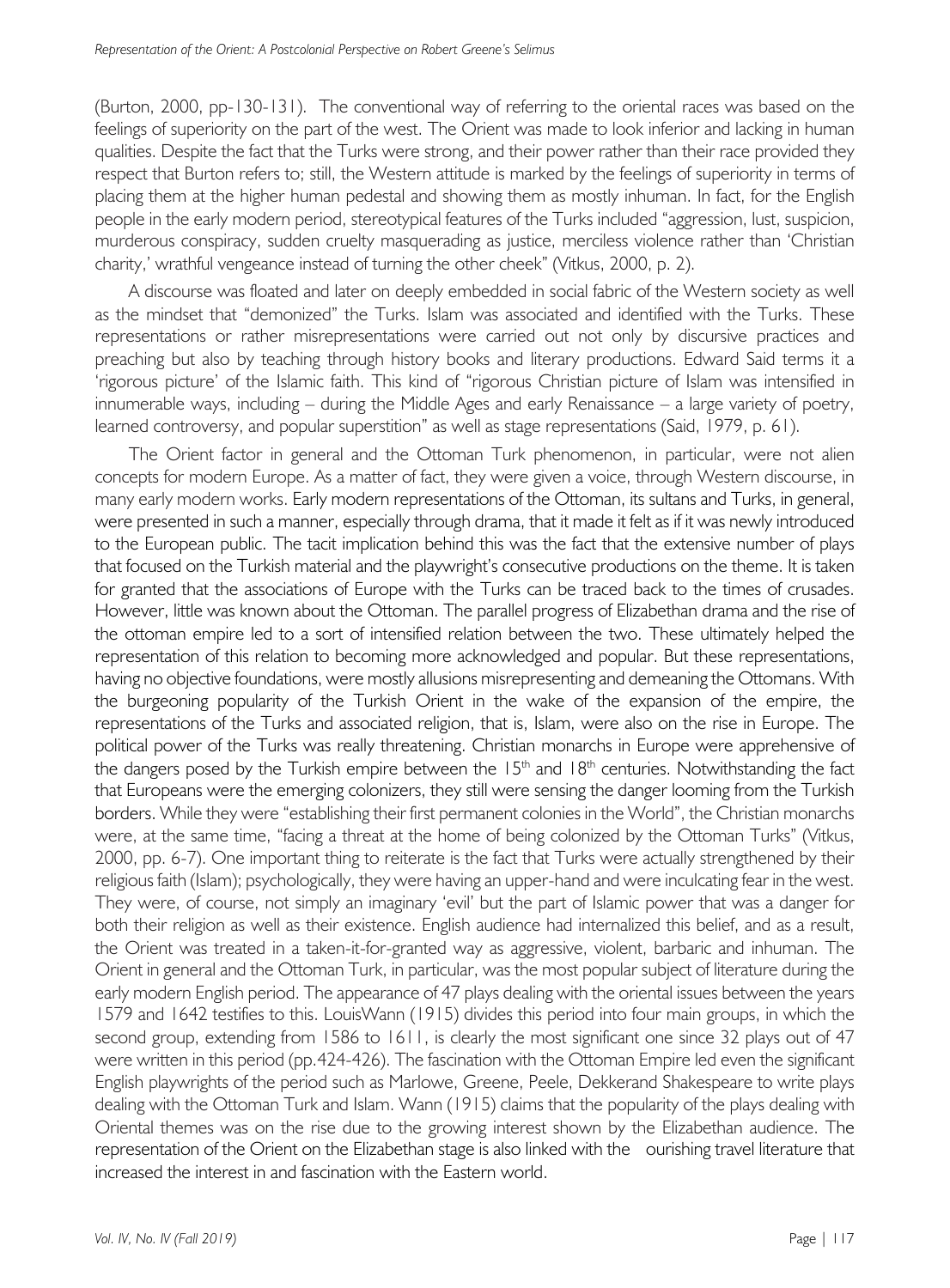In fact, "the history of the Turks was a perfectly 'safe' subject in every European book-market in the sixteenth century. TheOttoman Empire was the mightiest in the world, and interest in the doings of the Turks was naturally intense (ibid, p. 430)".It appears, in Wann's study, that histories, written during the early modern period, generally were the sources consulted by playwrights who took as their subject matter the ottoman Turks (ibid, p.432). The playwrights, in the majority of the cases, represented both the events and characters as they found them in these sources. But, how reliable were these sources? Wasn't history biased and distorted? Were historians objective in their approach through and through? Did the historians record the events and people as accurately as possible by following certain scientific methods? Obviously not, as Louis Wann explains:

Needless to say, history was not then written in the scientific spirit. Each historian copied from his predecessor, with or without acknowledgement, and felt compunction in coloring the narrative to increase its interest, or in mingling legend with fact, with the result that his successor honestly accepted the whole fact and so transmitted it to his successor with his own embellishments. (434)

The reproduction and depiction of the historical events and people in the early modern plays, then, are mostly reflections of previous works that are themselves reflections of even earlier works. This naturally creates a lack of objectivity in the handling of the events and the oriental characters in plays as well as in other types of works. And it is on the cards that the subjectivity of the historians must have been there, particularly at the time when the Orient could not know the Western language and could not state its position in a foreign language. Wann's argument finds its echoes in Edward Said's *Orientalism,* where the latter claims that:

> Every writer on the Orient (and this is true even of Homer) assumes some Orientalprecedent, some previous knowledge of the Orient, to which he refers and on which he relies. Additionally, each work on the Orient affiliates itself with other works, with audiences, with institutions, with the Orient itself. The ensemble of relationships between works, audiences and some particular aspects of the Orient, therefore, constitutes an analyzable formation for example, that of philological studies, of anthologies of extracts from Oriental literature, of travel books, of Oriental fantasies-whose presence in time, in discourse in institutions(schools, libraries, foreign services) gives it strength and authority. (20)

Said has, of course, a point in these statements. The writers of histories are more or less the carriers of historical traditions. They quote and re-quote what the others have already said. So the approach of a historian is basically based on the production and reproduction of events. The sources he or she consults during the writing enterprise, it is very likely that the details are bound up with the prevalent discourses of those times. When it comes to the Orient, especially the Turks, the point is certainly relevant. The literary writers trying their hands at historical subjects are bound to follow the events as they are cited by the historians. Wann (1915) finds an excuse for the playwrights of the early modern period for misrepresenting the Ottoman Turks: "if Elizabethan dramatists erred in presenting false pictures of history or life, the blame was not theirs but that of the historians they followed" (p.438). This points towards the inability of the playwrights to dig through the historical discourses to bring the truths to the forefront. They are compelled to refer to historical 'facts', and these 'facts' are chiefly daubed with subjective bias. The Western historical discourses of the Orient and Islam are bound to show a negative and distorted image of these entities, and literary writers would capitalize on the same (mis)representations.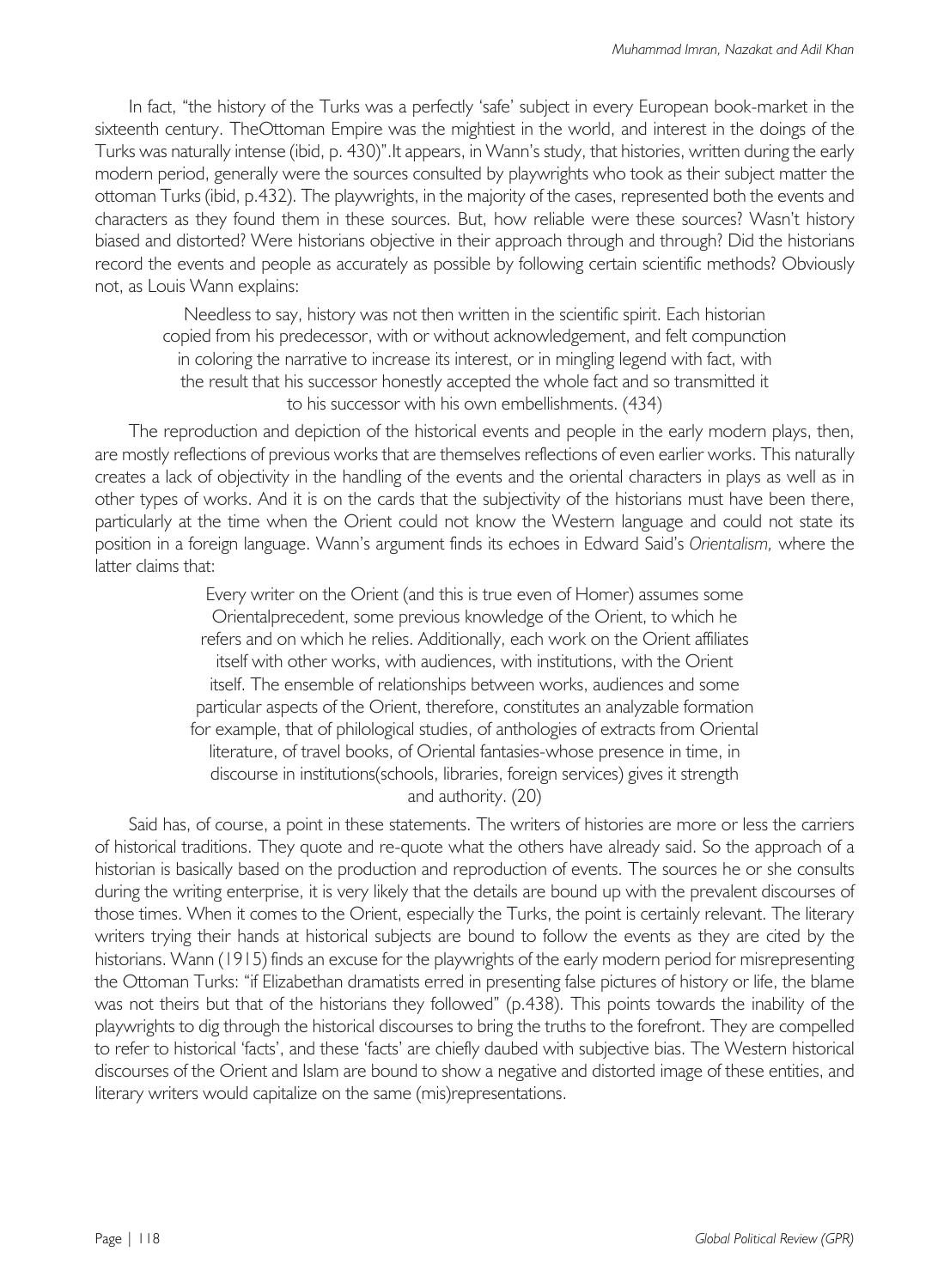# **Theoretical Framework**

Orientalism, for Said, is not purely an academic field. It is a kind of discourse that propagates expectant ways of seeing the east (p. 2-3). Elaborating on power/knowledge node by Foucault, Said also refers to it as a corporate institution that advances ways of controlling the east through constructing knowledge about it (p.3). East as it is materialized in the Western mind, culture and politics is the result of the Western system of representation rather than some eastern reality (p. 22). And representations, recognizes Said, are only representations (p. 21) as language is always immersed in ideology, culture and political setting of "representer" (p. 273). Said's concerns are representation, more representation and their place within discourse. Orientalists' representations, for Said, belong to a discursive domain that is configured for them not only by subject matter but also by shared tradition and history. Thus the representation of the east is meaningful by being consistent with stereotypes that were customary within *the discourse* of Orientalism (1978, p. 273). In construing Orientalists' texts, Said notices that writers are incapable of liberating themselves from constraints that Orientalism puts on them (p. 43). Therefore, throughout the ages, Orientalists have produced certain regular characteristics of the east in their works.

Said asserts that east was conceived in Western imagination through the lenses of stereotype a term coined by Lippmann. Stereotypes are images in the head. They are also processes whereby the mind squeezes the complexity of the world into a small and understandable form (Lippmann, 1922, p. 3-7). Said (1978) argues, perhaps on the same principle that stereotype renders non-Western world graspable to the west (p. 61, 66). Orientalists use several discursive techniques to construct mental images of Orientals: generalizations, descriptions, use of copula 'is', typecast characterization etc. Said has discussed the type characterization of 'Oriental' (p. 230)in detail. A type usually has a specific character that offers the onlooker an epithet (p. 119). Western scholars always describe non-Western people in generalized terms. The geographical difference leads to the construction of types, such as "the Asiatic and the African" (p. 120). In addition, Said asserts that if a single character appears, it stands for a whole class because of its "discursive confinement" (p. 66). For centuries, Islam has constantly been misunderstood by the West as Said (1981) asserts, "Islam represents not only a formidable competitor but also a late-coming challenge to Christianity" (p. 4). In one way or the other, Muslim countries have always remained a hurdle in the way of Western domination of non-Western regions. Since the time of the Crusades, Islamic regions such as Arab and Ottoman had many military confrontations with Europe and were quite successful in terrorizing Europe (Said, 1978, p. 73-74). This centuries-long political history is working behind the images of Muslims, and an impression of being combatant is built in relation to their portrayals.

Orientalists usually portrayed Muslims in relation to violence and bloodshed; for instance, Arabs were associated with rivalry and warfare (Said, 1978, p. 48, 287). Muslims were represented as superstitious and anti-modern (Said, p. 61). The position of Muslim women is never acceptable to the west. Turks were described as having *Harems* which shows them as morally corrupt and sexually aberrant (Said, p. 190). Thus Orientalist's discourse has constructed Islam as an antithesis of Western civilization. Orientalism is over, but the influences of its discursive structures are still visible in today's Western discourse on Islam. It has achieved a kind of neo-Orientalist status. Some new labels are added to the old archive of images of Muslims, for instance, fundamentalist (After Iranian Revolution, 1978–79 and Rushdie Affair) ("fundamentalism," 2012), and terrorists (After 9/11). Characteristics of Islam are similar to old stereotypes of it. Seen through Western eyes, Islam is still a jingoistic religion, so Muslim the 'ideal enemy' of the middle ages, has now been named as Islamic fundamentalist (Amir, 1998, p. 45). There again, fundamentalism is very hard on women, it does not allow freedom of speech, and time and again, Islamic Sharia has been related to violence. In short, it is still medieval and barbaric and poles apart of the secular, liberal, humane west.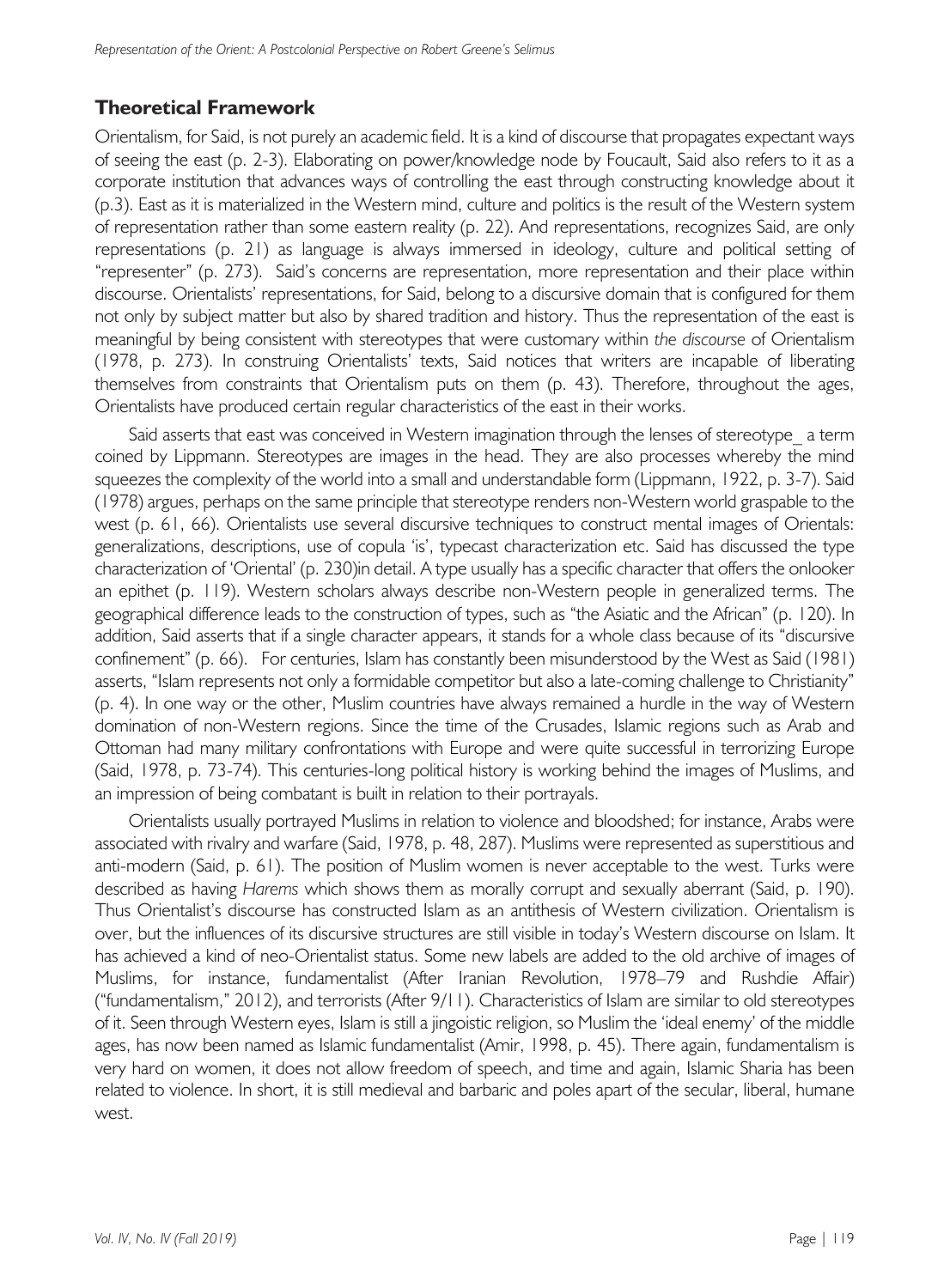# **Analysis of the Play**

Right from the outset, we get the impression that Selimus is a Machiavellian, ready to commit patricide. When SinamBassa reminds him of the "revenging God" who would punish him for his sins after his death (ibid, pp.185-186), Selimus defies both God and religion, concluding that "An empire, Sinam, is so sweet a thing, As I could be a devil to be a king" (ibid, pp.203-204). According to Vitkus (2000), it was a commonplace thing in the early modern popular fiction and drama to represent Turks as unjust, tyrannical and lusty pagans associated with Satanism. The Ottoman Sultan Selimus, with his greedy lust for power, then becomes "a typical example of this kind of oriental despotism" (p.11).In the play, Bajazet, knowing his son Selimus' true intentions, refuses to give him a hearing, although out of fear, he agrees to give him "great Samandria, Bordering of Belgrade of Hungaria" as a gift. Selimus is not happy with Bajazet's answer and even gets angry with the idea of receiving Samandria because it is not fully Bajazet's yet. In fact, it is a problematic area, and Selimus thinks his father wants his death. Hence, he is determined that "Since it is so unnatural to me, I will prove as unnatural as he" (Greene, 2000, pp.24-25). Selimus uses both Bajazet's refusal to speak to him, and the implications find in the Samandria gift as a pretext to the war he has been planning against his father. The two armies fight at the battle near Chiurlu, and the Sultan is victorious, and Selim barely escapes promising revenge. It will not be long before he gets his chance for revenge. One of the other princes, Acomat, who also has a great lust for power, sends a messenger to his father to hand over the crown to himself. When he is refused, he attacks his nephew, Prince Mahomet, the Beylerbey of Natalia, the son of his deceased eldest brother Alemshae. Acomat kills both Mahomet and his sister Zonaraalongwith with 6000 citizens of Iconium. In addition to this, when Bajazet sends Aga as a messenger to persuade Acomat to lay down his arms, he pulls out Aga's eyes and cuts off his hands on the stage. This bloody act on the stage, which was one of the characteristics of the Senecan Tragedy, emphasized the cruelty of the Turkish villain who is capable of any crime whatsoever. It also shows the utmost barbarity and inhumanity lurking inside the Orient (Turks). They are never reluctant to go to such an extremity in their pursuits for power and wealth. This last deed in the play actually foreshadows both Acomat's doom and Selimus' revenge. Bajazet, extremely moved by his messenger's ill-treatment at the hands of Acomat, forgives Selimus, makes him the commander of janissaries and sends him to kill his brother. At this point, the audience is prepared for not only a fratricide but also filicide because, although Acomat is killed towards the end of the play by his brother Selimus, it was Bajazet who gave the order to Selimus. So, human relationships, mostly blood relations, are presented on more an instinctual level than human. They are presented as the carriers of feelings of possession, greed and lust for power and that Turks are ready to get hold of wealth and power even at the cost of the lives of their near and dear ones. Hardly the main character is left with some redeeming qualities. This points towards the writer's intention of generalizing the evils in the Turkish race.

Once Selimus becomes the commander of janissaries, he seizes the opportunity to first proclaim himself as the emperor of Turks and then plots his father's death. In accordance with, the anti-Semitic sentiment in the early modern period, the agent he uses for his plan to poison his father is a "cunning" Jew, called Abraham, who "will venture anything for gold" (ibid, p.100). So far, Selimus has proved his villainy, cruelty and Machiavellianism, which will continue throughout the play, as expected from a Muslim emperor. Now is the time to complete the demonization process by the refusal of religion and denial of faith. When all is set for the poisoning of his father and Abraham, the Jew, agrees to his plan, Selimus soliloquies:

> So this is well: for I am none of those That makes a conscience for killing a man. For nothing is more hurtful to a prince Then to be scrupulous and religious. (ibid, pp.139-142)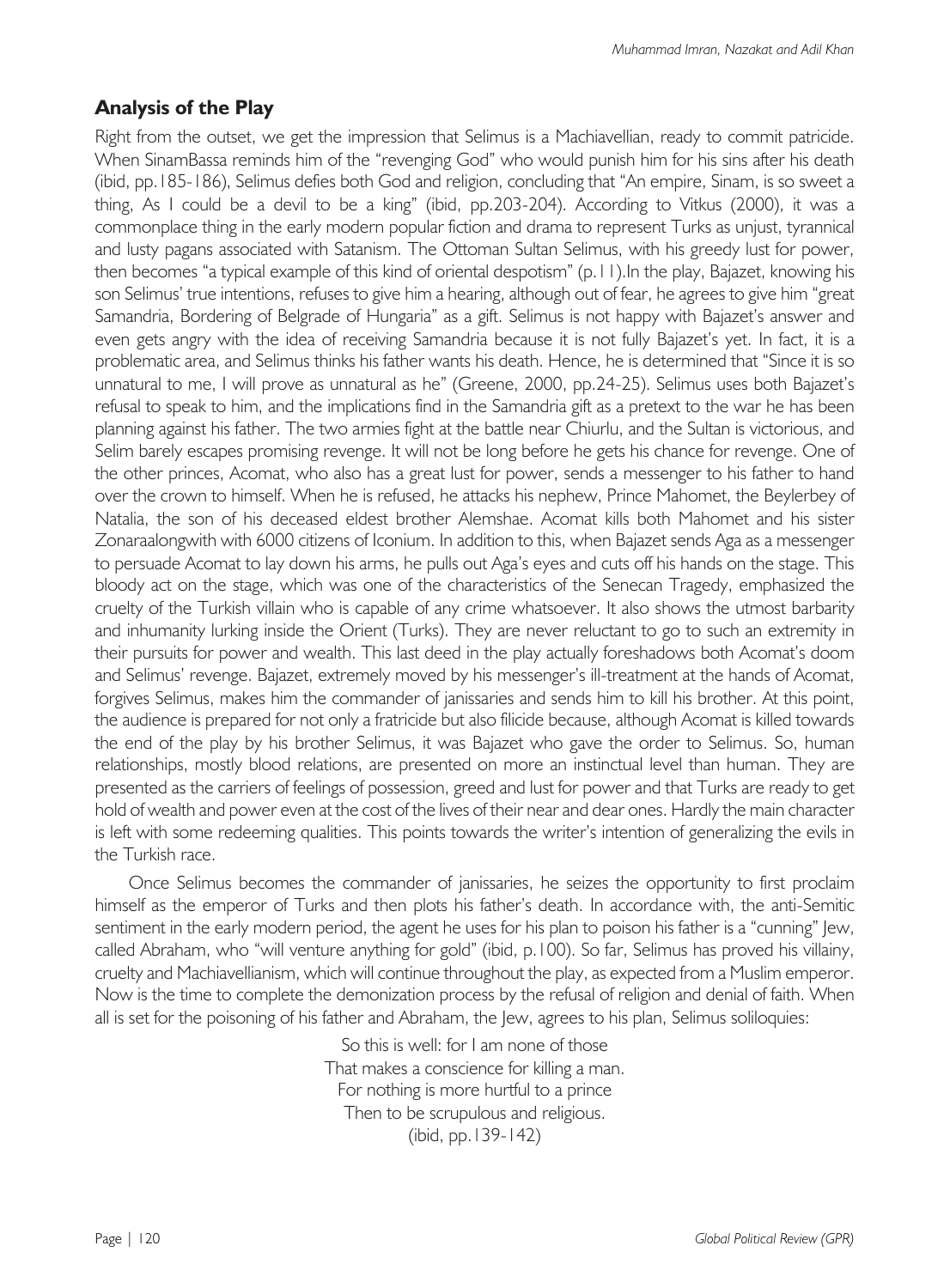Jonathan Dollimore(1989) claims that speeches like this one throughout the play contain a"fascinating discourse on atheism and one which takes up the debate on the ideological dimension of religion" (p.85). Nevertheless, it is not Christianity in this case on which serious doubts have been cast but Islam. Thus, an audience would more likely relate the atheism Dollimore talks about to Islam rather than their own religion Christianity. After all, Selimus is not a king of England but a Sultan of the Ottomans who are on the English stages as the despotic evil race – the race of Turks, Orient and above all, Muslims. At the funeral following his father's death, Selimus makes a show of grief to

> "blinds subjects' eyes", although his heart "cast in an iron mould, Cannot admit the smallest dram of grief, Yet that I may be thought to love him well, I'll mourn show, though I rejoice indeed" (ibid.).

He is depicted as a heartless, inhuman creature closer to Satan than to human beings as, indeed, the stage direction implies. At the funeral, the audience is asked or told to imagine "the temple of Mahomet", representing mosque, which was commonly known to the English audience as "a temple, imagined as a shrine dedicated to the worship of the idol, Mahomet" (Vitkus,2000, p. 146).

In the early modern popular fiction and drama, Mahomet was shown as a deity who was "often made part of a heathen pantheon that also includes Apollin, Termagant, and other devilish idols" (ibid, p.9). Thus, Selimus, the Turkish emperor, is depicted as a worshipper of devil and his religion as Satanism. This, in fact, points to the western stereotyping and representation of the Turk as the embodiment of evil. "The stereotype of the devilish Mooror cruel Turk was sometimes employed to demonstrate the supposed iniquity of Islam and to portray Muslims as agents of Satan" (ibid, p.15). Throughout the play, Selimus continues to kill and massacre everyone, not sparing women and children who might have any relevance to the Ottoman crown. However, in scene 22, his paganism and Satanism is challenged, and he is invited to "true faith", that is, Christianity, by his very brother Corcut who, apparently, was converted to Christianity by some Christians on his disguised runaway from Selimus. The playwright's notion of Christianity as "true faith" is also imbued with religious prejudice. And this lacks historical accuracy as well. As a matter of fact, Corcut'sconversion of Christianity is not true in historical perspectives. Indeed, he ran away from his brother in disguised form together with his slave and hid in the caves waiting for a chance to escape abroad to Europe. They were discovered by some peasants and arrested. He was, then, strangled his sleep on the way to Busra. In the play, however, before Selimushas his brother strangled, Corcut prophesies that Selimus will meet his death in Chiurlusince he killed his father there. Corcut, as a "true Christian" does not fear death or cravefor pardon but warns Selimus that if he does not change his "greedy mind" his soul will be tortured in "dark hell". Corcut is then ready to give his saved soulto the Christian God: "Thou God of Christians,/ Receive my dying soul into thy hands"(Greene, 2000, pp.83-84). None of these, in fact, stir any emotions in Selimus, whose response to the death and dying speech of Corcut is:

> What, is he dead? Then Selimus is safe And hath no more corrivals in the crown. For as for Acomat he soon shall see His Persian aid cannot save him from me. (ibid, p.85)

There is no sign of humanity or religiousness in Selimus, who, even after killing all his co-rivals in the crown and massacring many others, goes on to describe himself at the end of the play as a Basilisk and intends to invade all neighbouring countries. He likens himself to the legendary "ibis", a bird that was believed in popular legends to eat up poisonous snakes "but then lay eggs from which basilisks would hatch"(Vitkus, 2000, p.147). He is the first "ibis" which removes the venomous snakes, Bajazet and Acomat, and then becomes the murderous basilisk.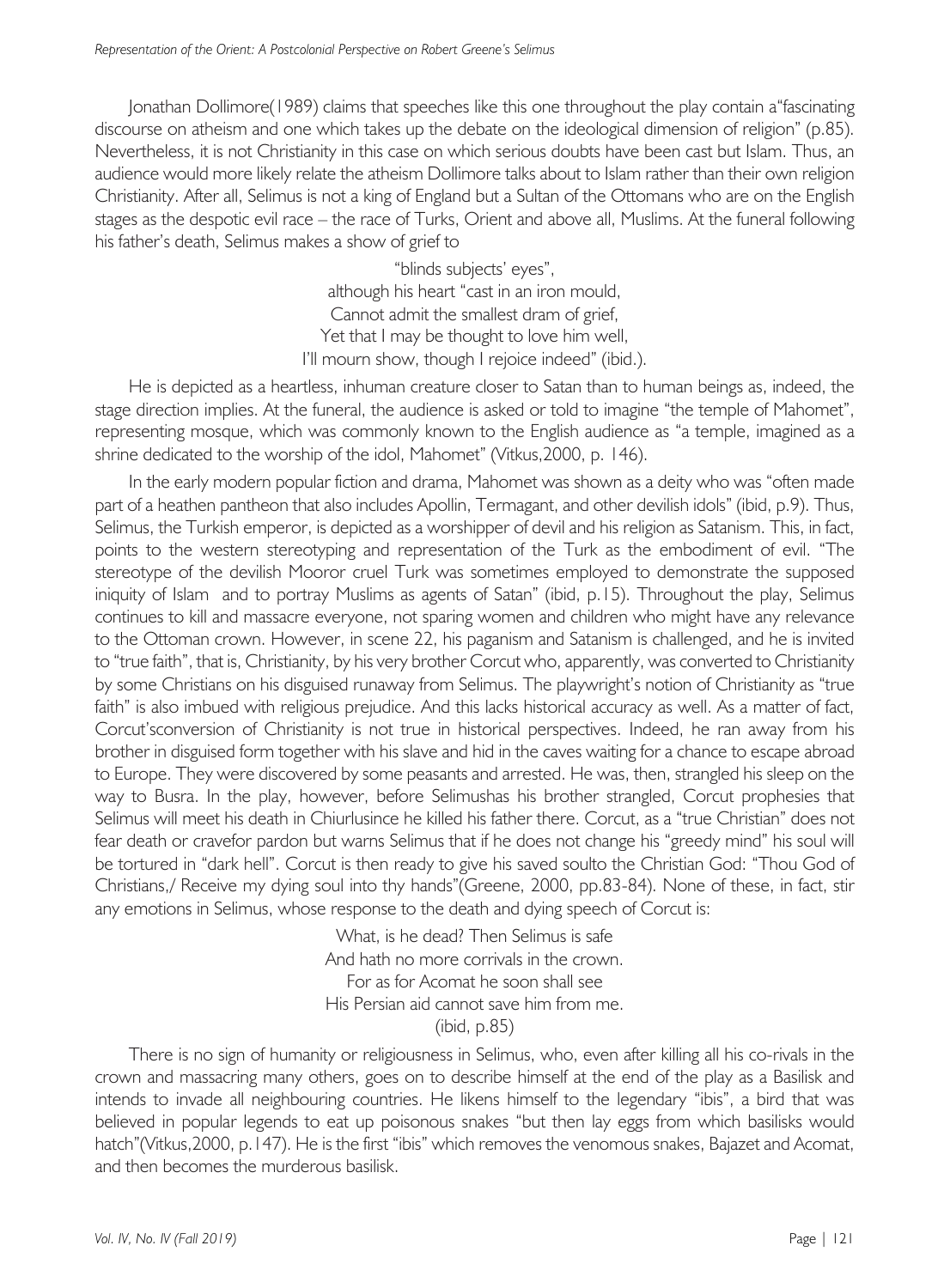# **Conclusion**

Based on the textual analysis of the play *Selimus*, it is concluded that Robert Greene presents a reductive and exclusionist view of the Orient phenomenon. He is unable to break free from the Eurocentric discourse that has been built around the representation of the Orient by European scholars. The text reinforces the entrenched beliefs informed largely by the Western discourse, and the Occident/Orient binary is strengthened through the fictional portrayal of the two spaces. Typical images of Eastern people are in abundance, which, in large measure, are generalized and demonized. The orients have been described in terms of violence, barbarism and inferiority as compared to the accident. This is what impels Goffman (2002) to assert, "Western standards undoubtedly has obscured the nuances of Ottoman civilization"(pp.5- 6). Hence, influenced by the earlier writings and the information provided by those historians, the play *Selimus* appears to be mirroring the general concept of the Turk and Islam in early modern England, which at the same time becomes itself a tool for the demonization of both Islam and the Turk. And it is this concept of the Turk that forms a great part of the thepre-eighteenth-century oriental discourse, which sees the Turk as the grand evil that must be destroyed rather than a weak race that must be "dominated, restructured" and finally controlled.